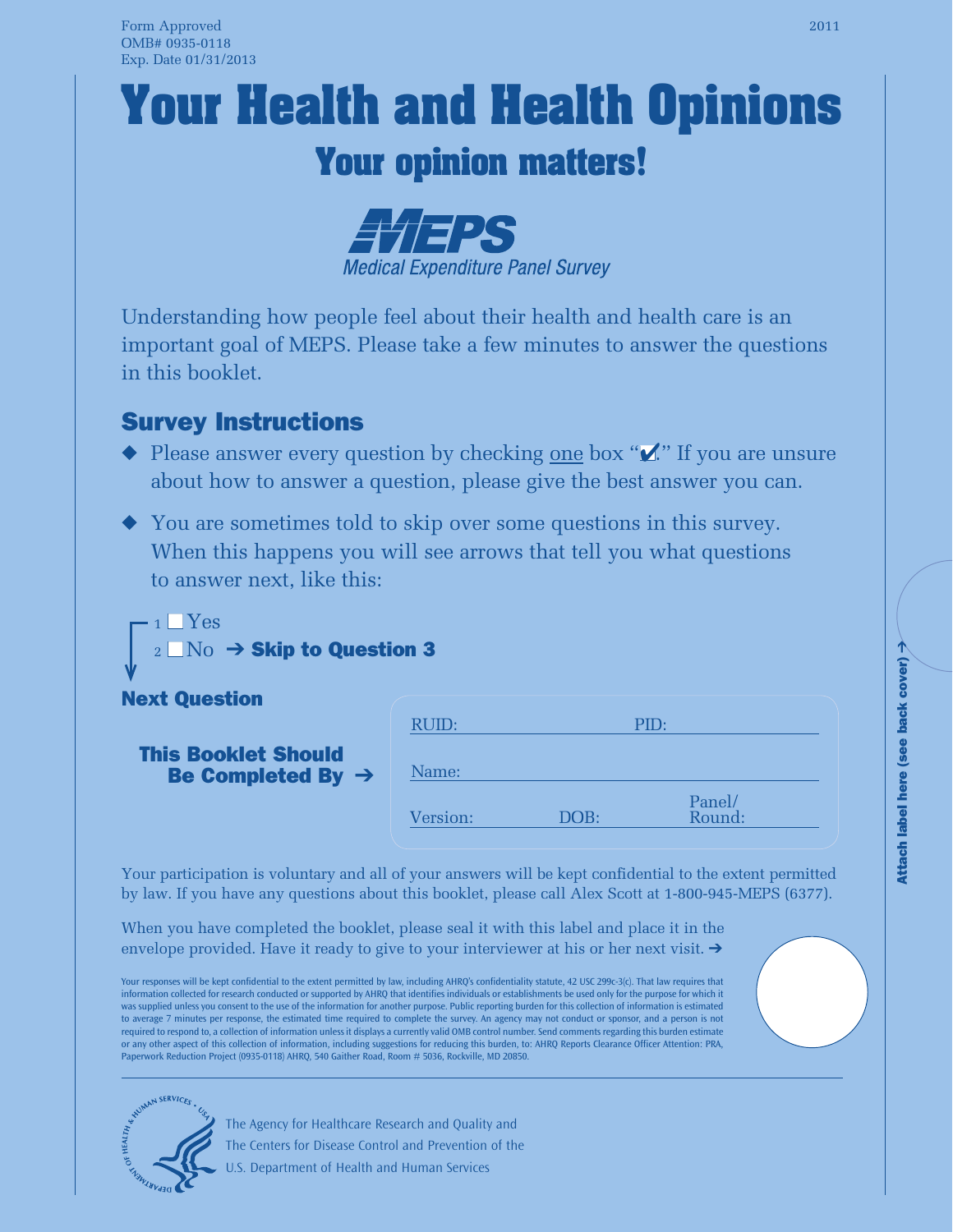## START HERE

#### Your Health Care in the Last 12 Months

1. **In the last 12 months, did you have an illness, injury, or condition that needed care right away in a clinic, emergency room, or doctor's office?**

### $1$  Yes  $_2$  No  $\rightarrow$  Skip to Question 3

- 2. **In the last 12 months, when you needed care right away how often did you get care as soon as you thought you needed?**
	- $1 \square$  Never
	- $2 \square$  Sometimes
	- $3$  Usually
	- $4$   $\Box$  Always
- 3. **In the last 12 months, not counting the times you needed care right away, did you make any appointments for your health care at a doctor's office or clinic?**

```
1 Yes
_2 No \rightarrow Skip to Question 5
```

```
4. In the last 12 months, not counting the 
    times you needed care right away, how 
    often did you get an appointment for your 
    health care at a doctor's office or clinic as 
    soon as you thought you needed?
```
- $1 \square$  Never
- $2 \square$  Sometimes
- $3 \Box$  Usually
- $4 \Box$  Always

5. **In the last 12 months, not counting the times you went to an emergency room, how many times did you go to a doctor's office or clinic to get health care for yourself?**

#### $0$  None  $\rightarrow$  Skip to Question 18

- $1 \square 1$  $2 \square 2$  $3 \square 3$  $4 \square 4$  $5\overline{\phantom{0}}$  5 to 9  $6\Box 10$  or more
- 6. **In the last 12 months, did you or a doctor believe you needed any care, tests, or treatment?**

 $1$   $\sqrt{ }$  Yes  $_2$  No  $\rightarrow$  Skip to Question 8

- 7. **In the last 12 months, how often was it easy to get the care, tests, or treatment you or a doctor believed necessary?**
	- $1 \square$  Never
	- $2 \square$  Sometimes
	- $3$  Usually
	- $4 \Box$  Always
- 8. **In the last 12 months, how often did doctors or other health providers listen carefully to you?**
	- $1 \square$  Never
	- $2 \square$  Sometimes
	- $3$  Usually
	- $4 \Box$  Always

Please go to page  $3 \rightarrow$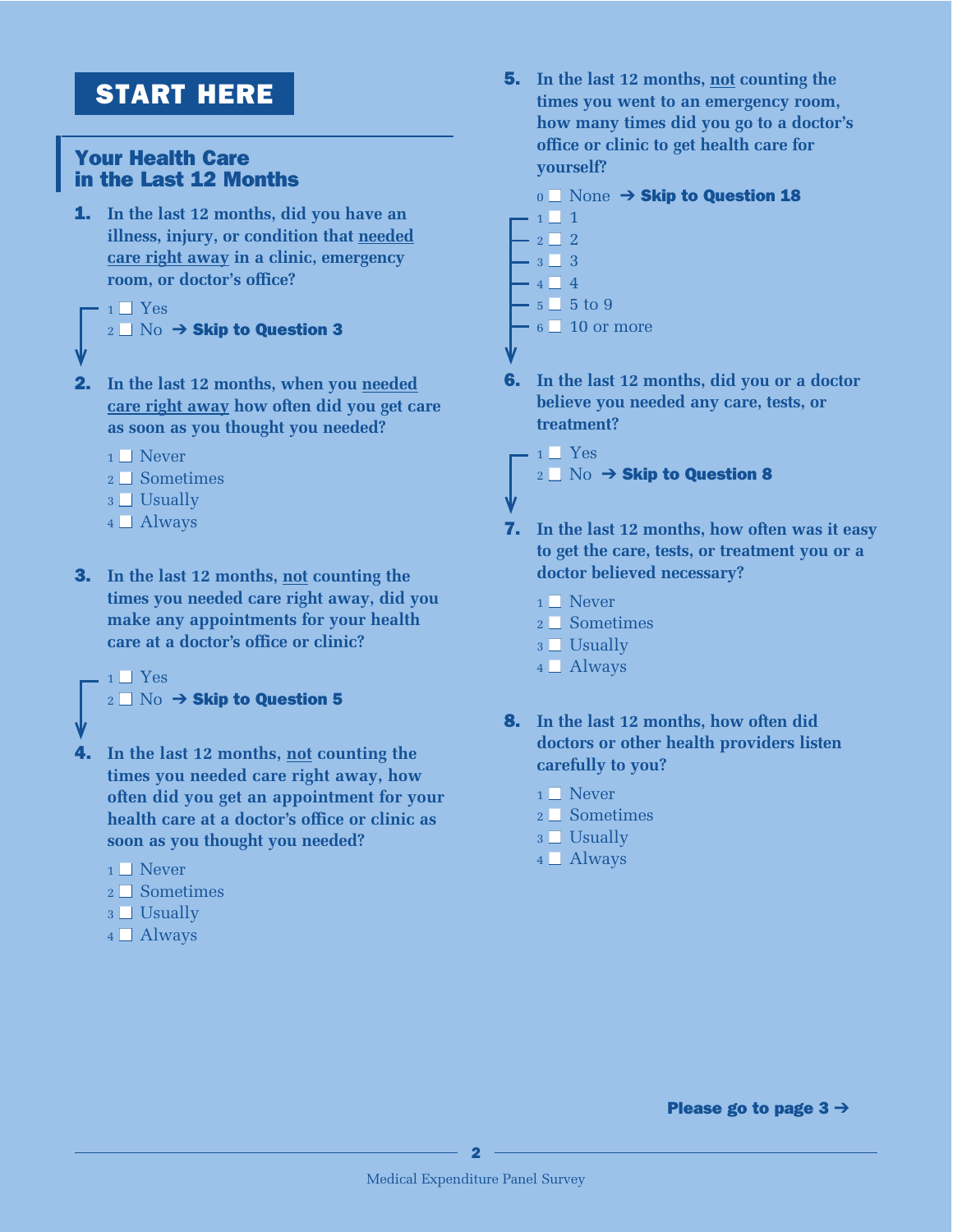- 9. **In the last 12 months, how often did doctors or other health providers explain things in a way that was easy to understand?**
	- $1 \square$  Never
	- 2 Sometimes
	- 3 □ Usually
	- 4 <u>■</u> Always
- 10. **In the last 12 months, how often did doctors or other health providers show respect for what you had to say?**
	- $1 \square$  Never
	- 2 <del>■</del> Sometimes
	- 3 □ Usually
	- 4 <u>■</u> Always
- 11. **In the last 12 months, how often did doctors or other health providers spend enough time with you?**
	- $1 \square$  Never
	- 2 <del>■</del> Sometimes
	- 3 □ Usually
	- $4 \Box$  Always
- 12. **In the last 12 months, did a doctor or other health provider give you instructions about what to do about a specific illness or health condition?**

 $1 \square$  Yes  $_2$   $\Box$   $\rm No$   $\rightarrow$  Skip to Question 15

- 13. **In the last 12 months, how often were these instructions easy to understand?**
	- $1 \square$  Never
	- 2 Sometimes
	- 3 □ Usually
	- 4 <u>■</u> Always
- 14. **In the last 12 months, how often did doctors or other health providers ask you to describe how you were going to follow these instructions?**
	- $1 \square$  Never
	- 2 Sometimes
	- 3 □ Usually
	- 4 <u>■</u> Always
- 15. **In the last 12 months, did you have to fill out or sign any forms at a doctor's or other health provider's office?**

 $1 \square$  Yes  $_2$   $\Box$  No  $\rightarrow$  Skip to Question 17

- 16. **In the last 12 months, how often were you offered help in filling out a form at the doctor's or other health provider's office?**
	- $1 \square$  Never
	- 2 <del>■</del> Sometimes
	- 3 □ Usually
	- 4 <u>■</u> Always
- 17. **Using any number from 0 to 10 where 0 is the worst health care possible and 10 is the best health care possible, what number would you use to rate all your health care in the last 12 months?**
	- 0 Worst health care possible
	- $\Box$  1
	- $\Box$  2
	- $\Box$  3
	- $\Box$  4
	- $\Box$  5
	- $\Box$  6
	- $\Box$  7
	- n 8
	- n 9
	- 10 Best health care possible

Please go to page  $4 \rightarrow$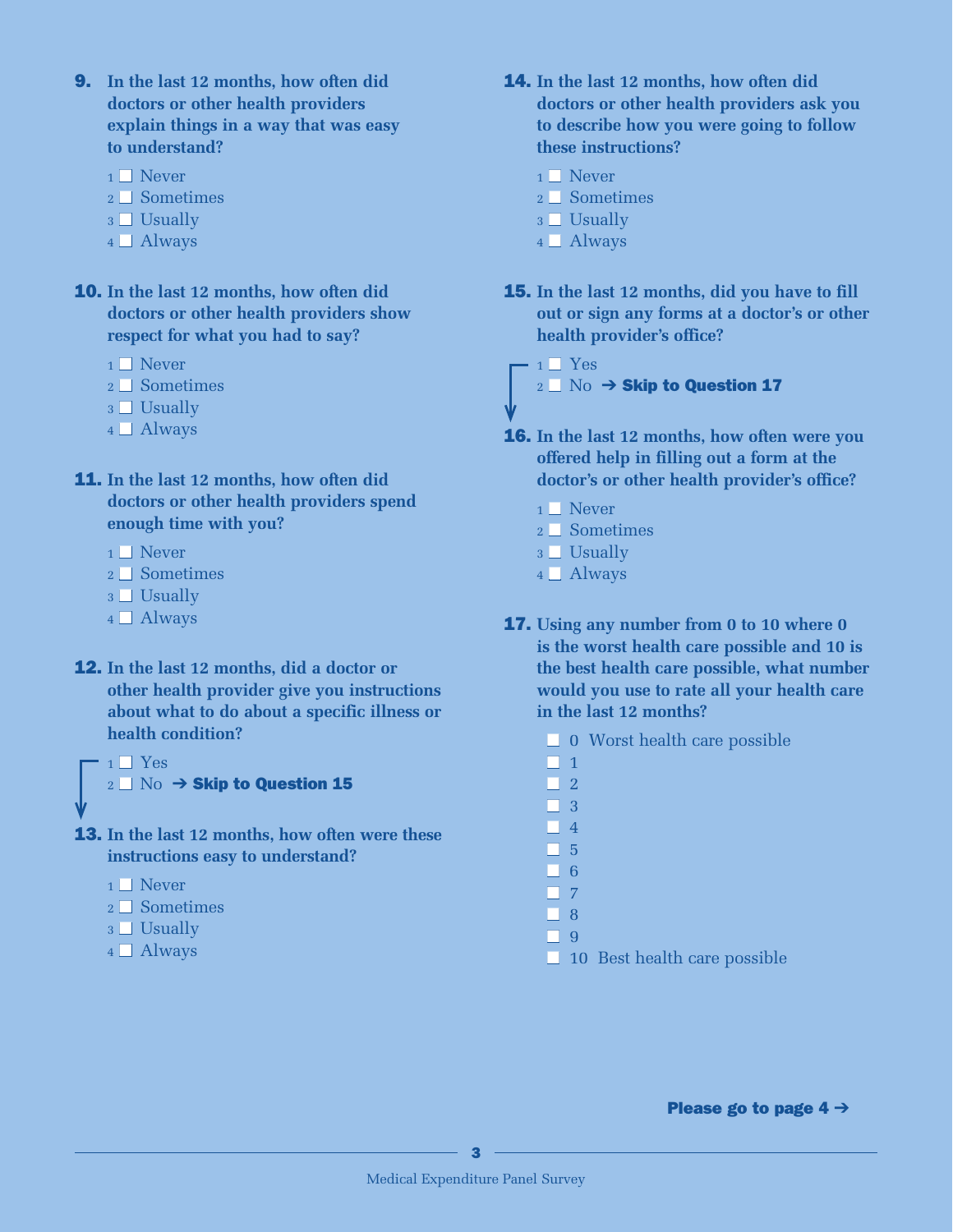#### 18. **Do you currently smoke?**

```
1 \square Yes
_2 \Box No \rightarrow Skip to Question 20
```
19. **In the last 12 months did a doctor advise you to quit smoking?**

- $1 \square$  Yes
- $2 \Box$  No
- $a \Box$  Had no visits in the last 12 months
- 20. **In the last 2 years, has your blood pressure been checked by a doctor, nurse, or other health professional?**
	- $1 \square$  Yes
	- $2 \Box$  No

#### Getting Health Care from a Specialist

**When you answer the next questions, do not include dental visits.**

21. **Specialists are doctors like surgeons, heart doctors, allergy doctors, skin doctors, and others who specialize in one area of health care.**

**In the last 12 months, did you or a doctor think you needed to see a specialist?**

```
1 \square Yes
_2 \Box No \rightarrow Skip to Question 23
```
- 22. **In the last 12 months, how often was it easy to see a specialist that you needed to see?**
	- $1 \square$  Never
	- 2 <del>■</del> Sometimes
	- 3 □ Usually
	- $4 \Box$  Always

#### General Health

#### 23. **In general, would you say your health is:**

- $1 \square$  Excellent
- 2 <u>□</u> Very good
- n 3 Good
- $_4$   $\Box$  Fair
- 5 □ Poor

**The following questions are about activities you might do during a typical day. Does your health now limit you in these activities? If so, how much?**

- 24. **Moderate activities, such as moving a table, pushing a vacuum cleaner, bowling, or playing golf**
	- 1 Yes, limited a lot
	- 2 □ Yes, limited a little
	- 3 No, not limited at all

#### 25. **Climbing several flights of stairs**

- 1 Yes, limited a lot
- $_2$   $\square$  Yes, limited a little
- 3 No, not limited at all

**During the past 4 weeks how much of the time have you had any of the following problems with your work or other regular daily activities as a result of your physical health?**

#### 26. **Accomplished less than you would like**

- $1 \square$  All of the time
- 2 Most of the time
- 3 Some of the time
- 4 A little of the time
- 5 None of the time

#### 27. **Were limited in the kind of work or other activities**

- $1 \square$  All of the time
- 2 Most of the time
- 3 Some of the time
- 4 A little of the time
- 5 None of the time

#### Please go to page  $5 \rightarrow$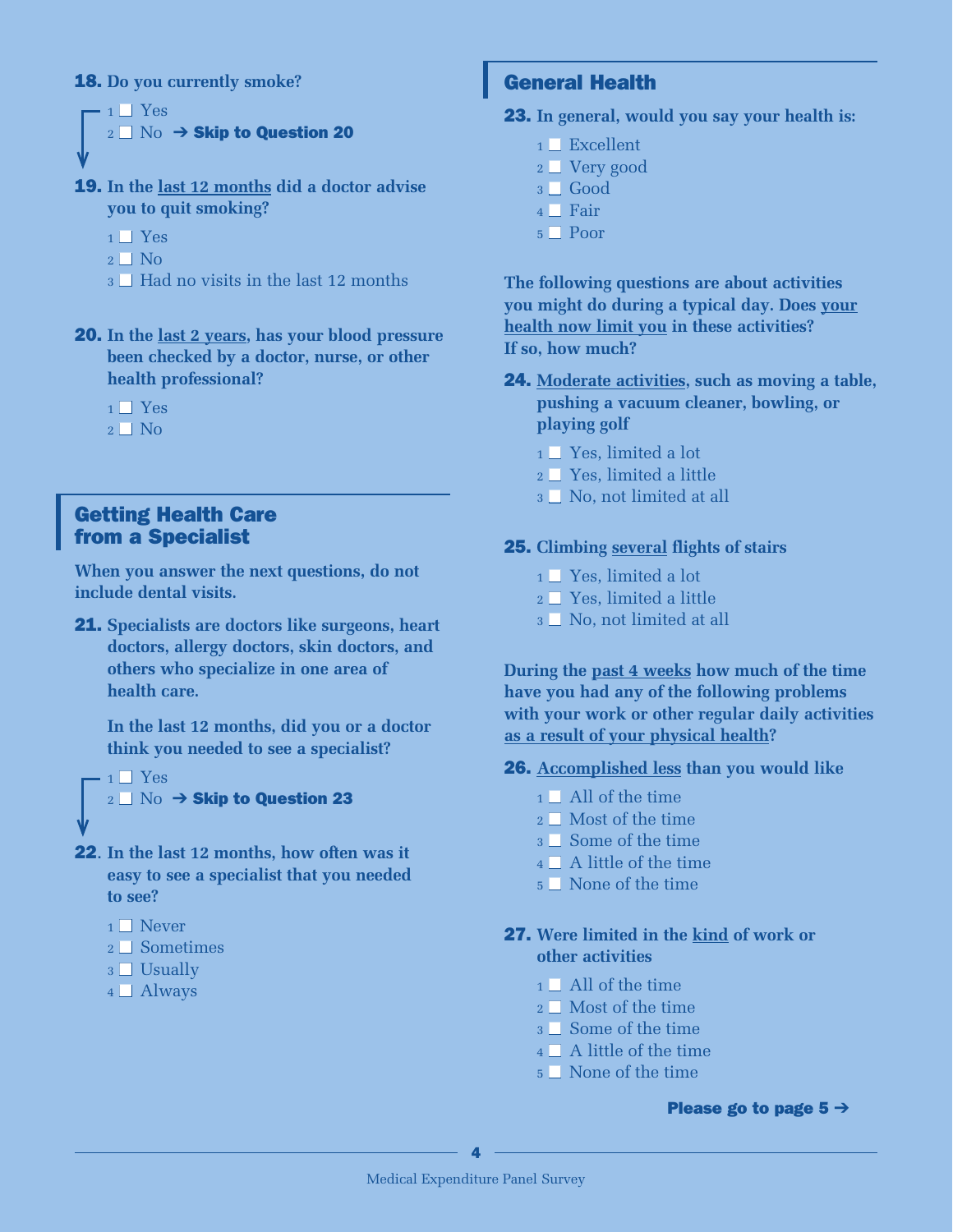**During the past 4 weeks, how much of the time have you had any of the following problems with your work or other regular daily activities as a result of any emotional problems (such as feeling depressed or anxious)?**

#### 28. **Accomplished less than you would like**

- $1 \square$  All of the time
- 2 Most of the time
- 3 Some of the time
- 4 A little of the time
- 5 None of the time

#### 29. **Did work or other activities less carefully than usual**

- $1 \square$  All of the time
- 2 Most of the time
- 3 Some of the time
- 4 A little of the time
- 5 None of the time
- 30. **During the past 4 weeks, how much did pain interfere with your normal work (including both work outside the home and housework)?**
	- $1 \square$  Not at all
	- $2 \square$  A little bit
	- 3  $\square$  Moderately
	- 4 □ Quite a bit
	- $5 \Box$  Extremely

**These questions are about how you feel and how things have been with you during the past 4 weeks. For each question, please give the one answer that comes closest to the way you have been feeling.**

**How much of the time during the past 4 weeks:** 

#### 31. **Have you felt calm and peaceful?**

- $1 \square$  All of the time
- 2 Most of the time
- 3 Some of the time
- 4 A little of the time
- 5 None of the time

#### 32. **Did you have a lot of energy?**

- $1 \square$  All of the time
- 2 Most of the time
- 3 Some of the time
- 4 A little of the time
- 5 None of the time

#### 33. **Have you felt downhearted and depressed?**

- $1 \square$  All of the time
- 2 Most of the time
- 3 Some of the time
- 4 A little of the time
- 5 None of the time
- 34. **During the past 4 weeks, how much of the time has your physical health or emotional problems interfered with your social activities (like visiting friends, relatives, etc.)?**
	- $1 \square$  All of the time
	- 2 Most of the time
	- 3 Some of the time
	- 4 A little of the time
	- 5 None of the time

SF-12v2™Health Survey © 1994, 2002 by QualityMetric Incorporated and<br>Medical Outcomes Trust. All Rights Reserved.<br>SF-12© a registered trademark of Medical Outcomes Trust.<br>(SF-12v2 Standard, US Version 2.0)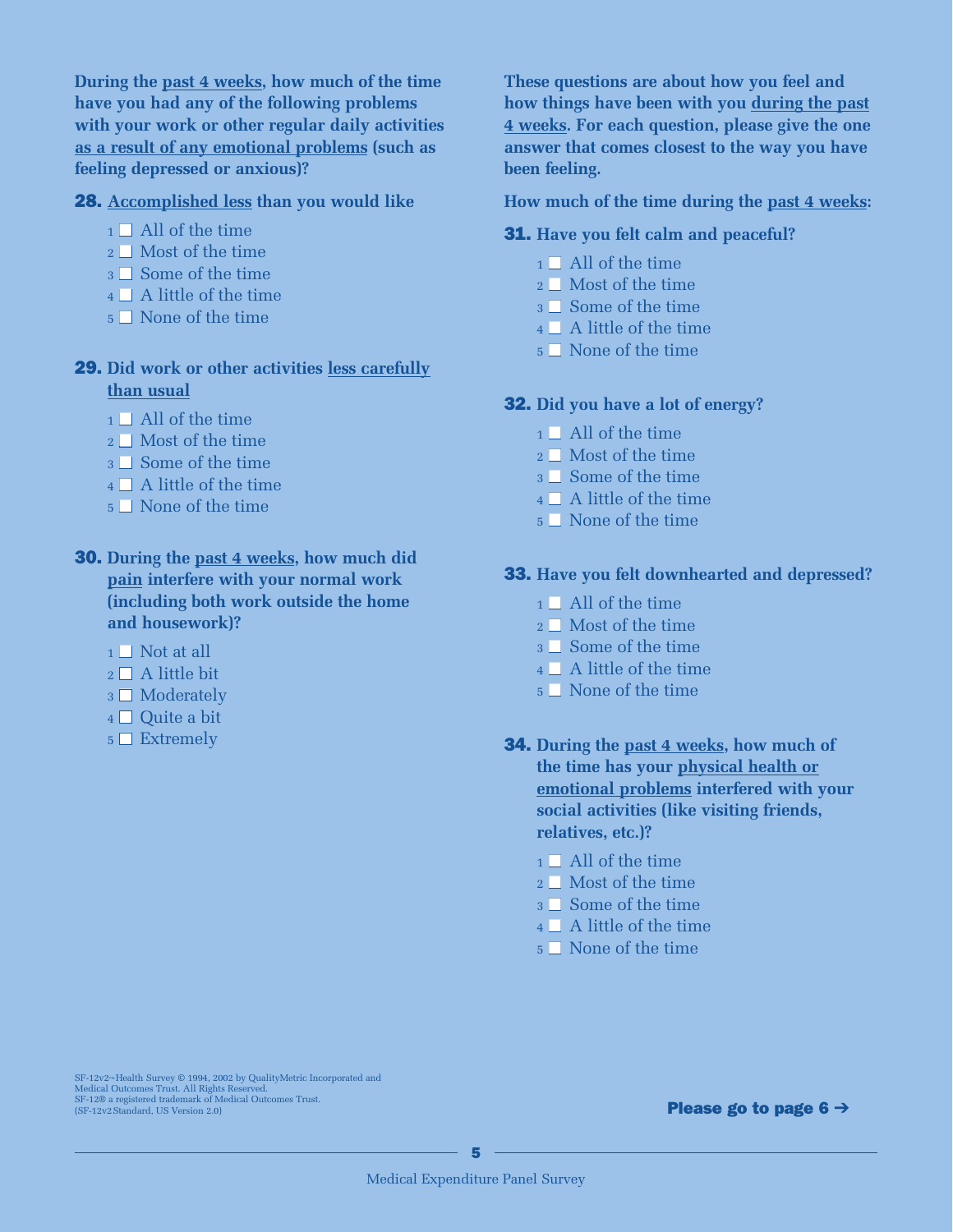| During the past 30 days, about how<br>often did you feel | All<br>of the<br>time | Most<br>of the<br>time | Some<br>of the<br>time | A little<br>of the<br>time | <b>None</b><br>of the<br>time |
|----------------------------------------------------------|-----------------------|------------------------|------------------------|----------------------------|-------------------------------|
| <b>35.  nervous?</b>                                     | $1\Box$               | $2\Box$                | $3\Box$                | $4\Box$                    | $5 \Box$                      |
| 36. hopeless?                                            | $1 \Box$              | $2\Box$                | $3\Box$                | $4$ $\Box$                 | 5 <sub>1</sub>                |
| <b>37.</b> restless or fidgety?                          | $1 \Box$              | $2\Box$                | $3\Box$                | $4\Box$                    | $5\Box$                       |
| <b>38.</b> so sad that nothing could<br>cheer you up?    | $1\Box$               | $2\Box$                | $3\Box$                | $4\Box$                    | $5\Box$                       |
| <b>39.</b> that everything was an effort?                | $1\Box$               | $2\Box$                | $3\Box$                | $4\Box$                    | 5 <sub>1</sub>                |
| 40. worthless?                                           | $1$                   | 2 <sup>1</sup>         | $3 \mid \mid$          | 4                          | 5 <sup>1</sup>                |

**The following questions ask about how you have been feeling during the past 30 days. For each question, please place a check mark in the box that best describes how often you had this feeling.**

**The following two questions ask about how you have been feeling in the past 2 weeks.**

| Over the last 2 weeks, how often have<br>you been bothered by any of the<br>following problems? | Nearly<br>every<br>day | More than<br>half the<br>days | Several<br>days | Not at<br>all |
|-------------------------------------------------------------------------------------------------|------------------------|-------------------------------|-----------------|---------------|
| <b>41.</b> Little interest or pleasure in doing things.                                         | $1$                    | $2 \mid$                      | 3 <sup>1</sup>  |               |
|                                                                                                 |                        |                               |                 |               |
| <b>42.</b> Feeling down, depressed, or hopeless.                                                | $1 \mid$               | 2 <sup>1</sup>                | 3 <sup>1</sup>  |               |

Please go to page  $7 \rightarrow$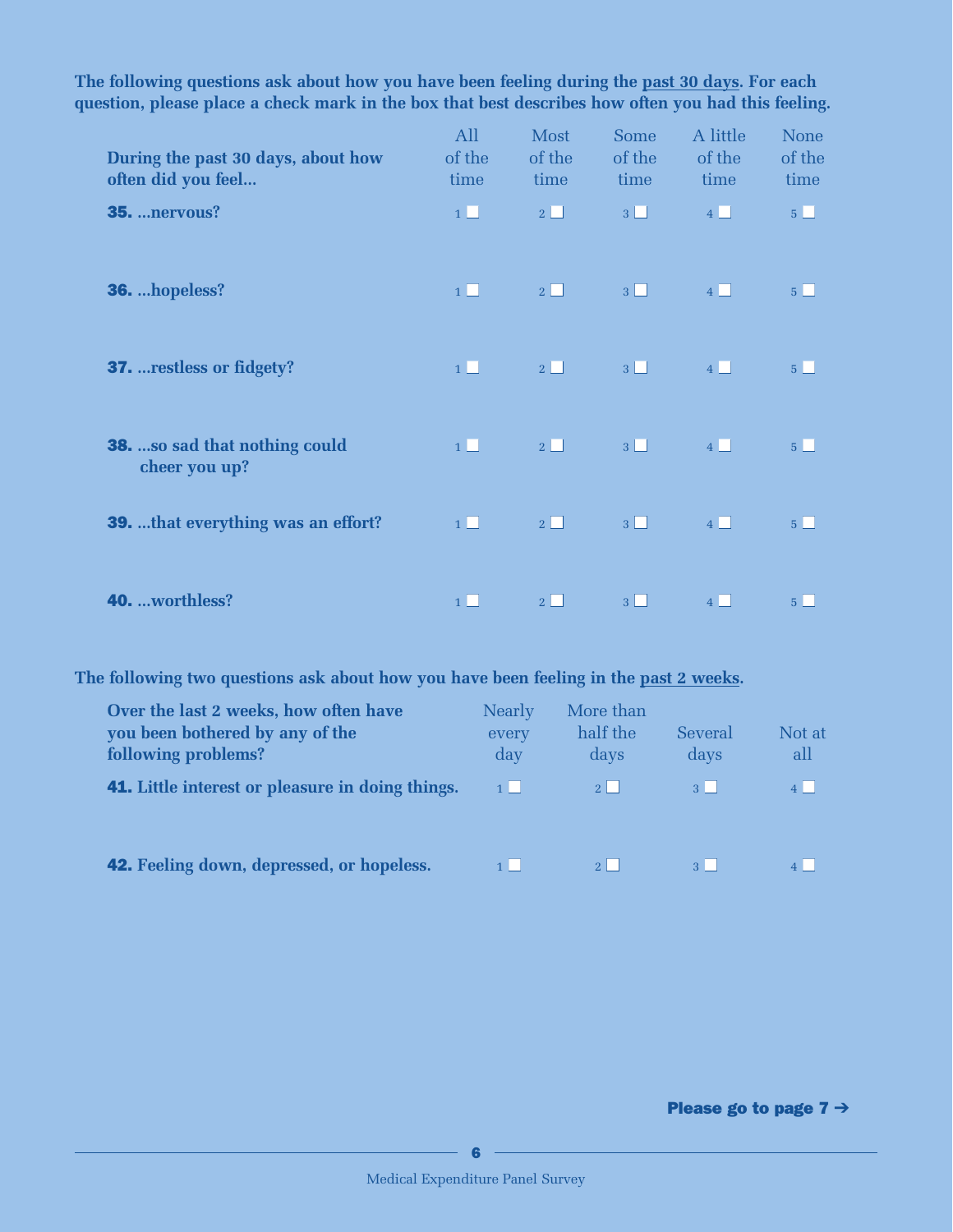#### Opinions about Health

**For items 43-46, please check one of the boxes to indicate how strongly you agree or disagree** for each statement. If you are uncertain, check the box for uncertain  $(s \square)$ .

|                                                                                    | <b>Disagree</b><br>strongly | <b>Disagree</b> | somewhat Uncertain somewhat | Agree     | Agree<br>strongly |
|------------------------------------------------------------------------------------|-----------------------------|-----------------|-----------------------------|-----------|-------------------|
| <b>43.</b> I'm healthy enough that I really<br>don't need health insurance.        | 1                           | $2\parallel$    | 3                           | $\vert$ 4 |                   |
| <b>44.</b> Health insurance is not worth<br>the money it costs.                    | 1                           | 2               | $3 \mid \mid$               | 4         |                   |
| <b>45.</b> I'm more likely to take risks than<br>the average person.               | 1                           | $2\vert$        | 3 <sup>1</sup>              | $\vert$ 4 |                   |
| <b>46.</b> I can overcome illness without help<br>from a medically trained person. |                             |                 | $\mathbf{R}$                |           |                   |

#### *Date completed:*

*If this booklet was not completed by the person named on the front, who completed it:*

*What is this person's relationship to the person named on the front:*

## Thank you for taking the time to complete this survey.

Remember to seal it and place it in the envelope provided.